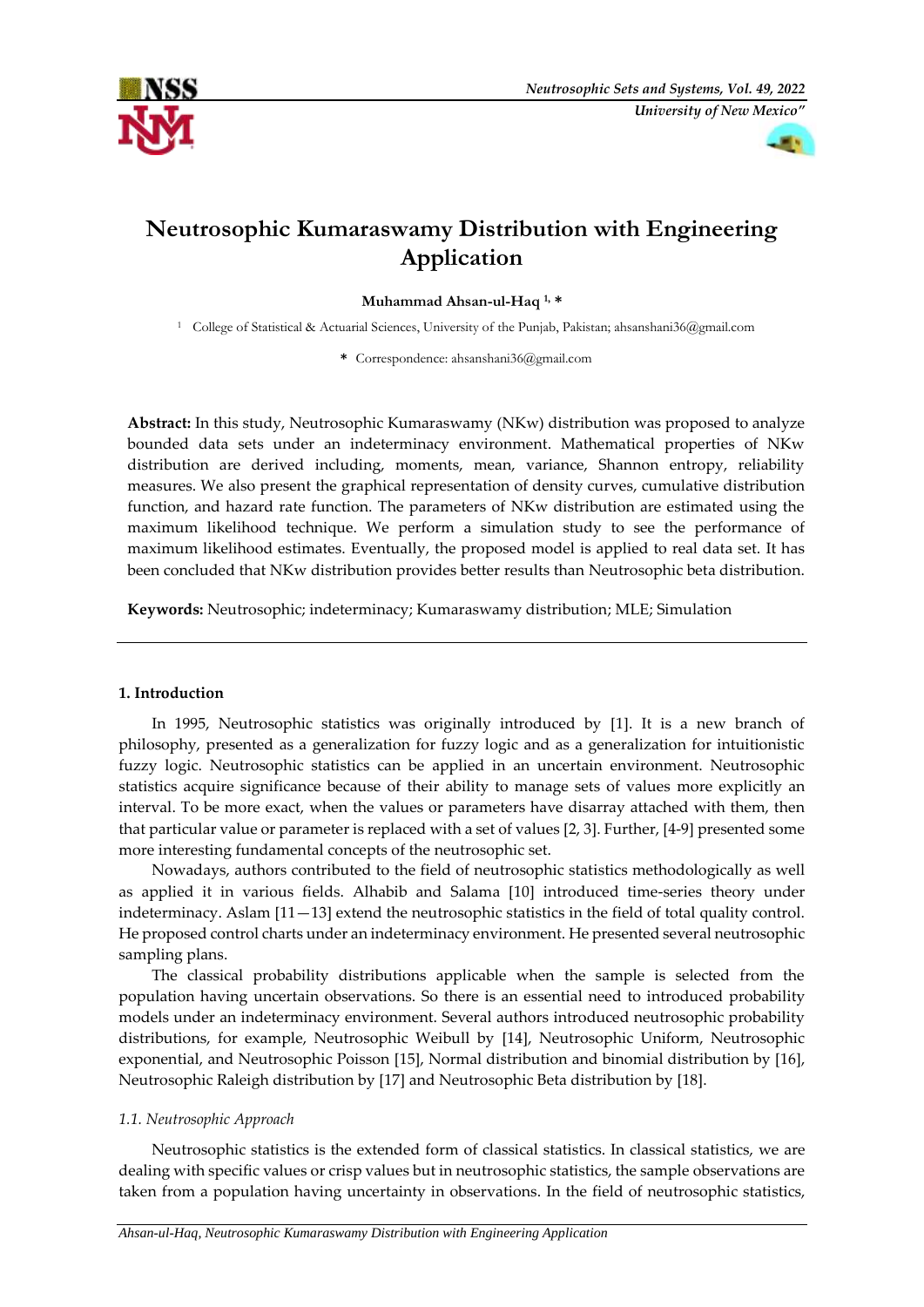the data information might be vague, imprecise, ambiguous, uncertain, incomplete, even unknown. The shape of the neutrosophic number has a standard form in terms of the extension of the classical statistics and is shown below

$$
X_N = E + i
$$

where  $E$  is the exact or determined part of data information and  $i$  is the uncertain, inexact, or indeterminacy part of data. To differentiate the neutrosophic random variable the subscript N is used such as XN.

#### *1.2. Kumaraswamy distribution*

The Kumaraswamy (Kw) distribution is one of the most important and flexible distribution to analyze unit interval (0, 1) data sets. The Kw distribution was originally introduced by Kumaraswamy in 1980 [19]. The Kw distribution contained two positive shape parameters. The Kw distribution is applicable in the fields of reliability analysis, atmosphere temperatures, scores acquired in the test, hydrological, and economic data, etc. Jones [20] derived mathematical properties of Kumaraswamy distribution.

## **2. Neutrosophic Kumaraswamy distribution**

A neutrosophic Kumaraswamy distribution (NKw) of a continuous variable X is a classical Kumaraswamy distribution of x, but such parameters are imprecise. The probability density function (pdf) of NKw distribution is

$$
f_N(X) = \alpha_N \beta_N X^{\alpha_N - 1} (1 - X^{\alpha_N})^{\beta_N - 1}, \ \ X \in (0, 1)
$$
 (1)

where  $\alpha_N$  and  $\beta_N$  are the shape parameters. Figure 1 shows the pdf plots for various values of parameters.

The NKw distribution is flexible due to its variable shapes of the density function. The PDF curves showing exponentially decreasing behavior and start from the infinite point for  $\alpha_N < 1$ . For  $\alpha_N = 1$ , its behavior is exponentially decreasing but starts from a specific point on the y-axis. For  $\alpha_N > 1$ , the density curves showing unimodal behavior.



**Figure 1(a).** Density function plots of NKw distribution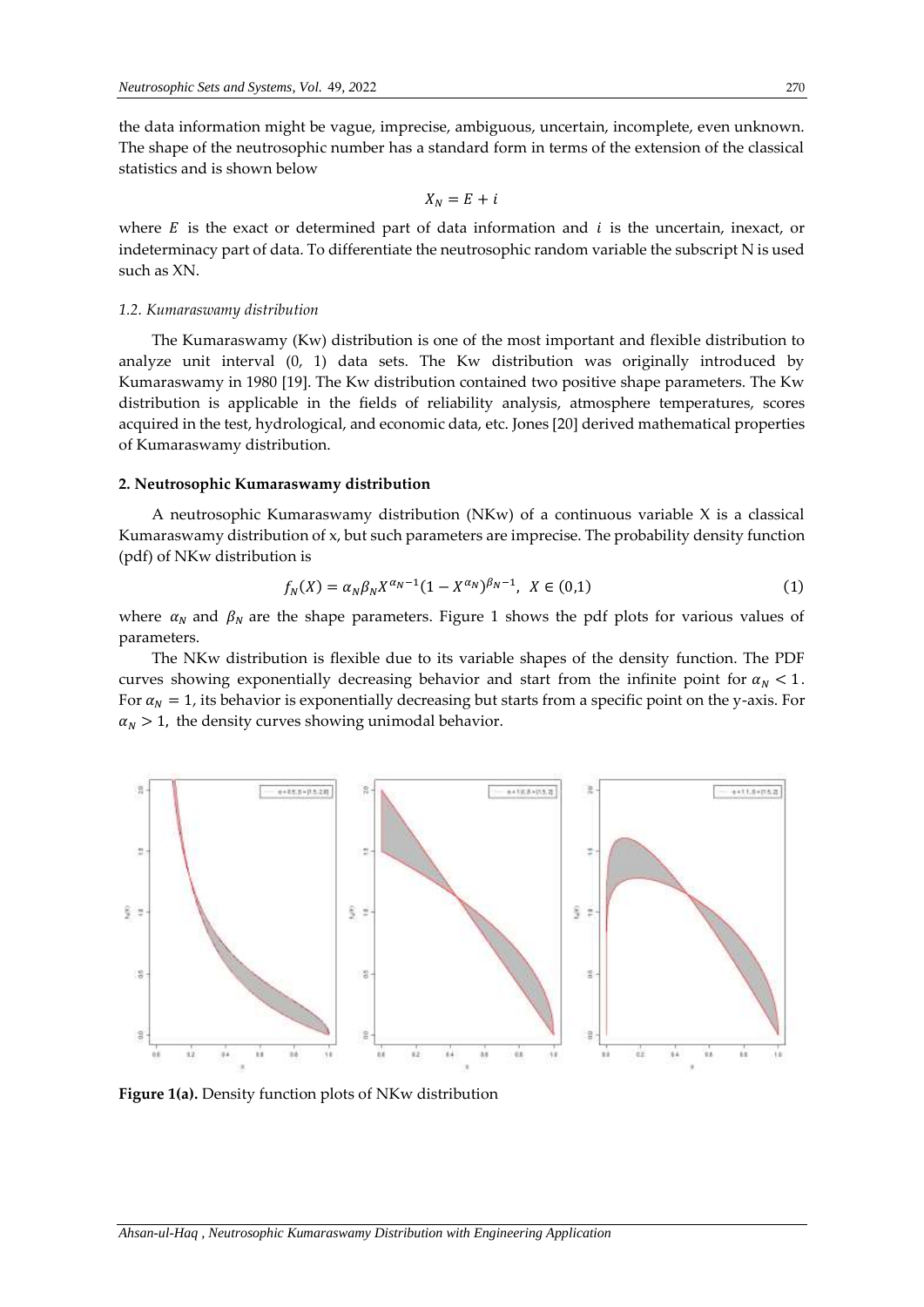

**Figure 1(b).** Density function plots of NKw distribution

The cumulative distribution function (CDF) of NKw distribution is

$$
F_N(X) = 1 - (1 - X^{\alpha_N})^{\beta_N}
$$
 (2)

We plot CDF curves for some selected values of parameters, see Figure 2.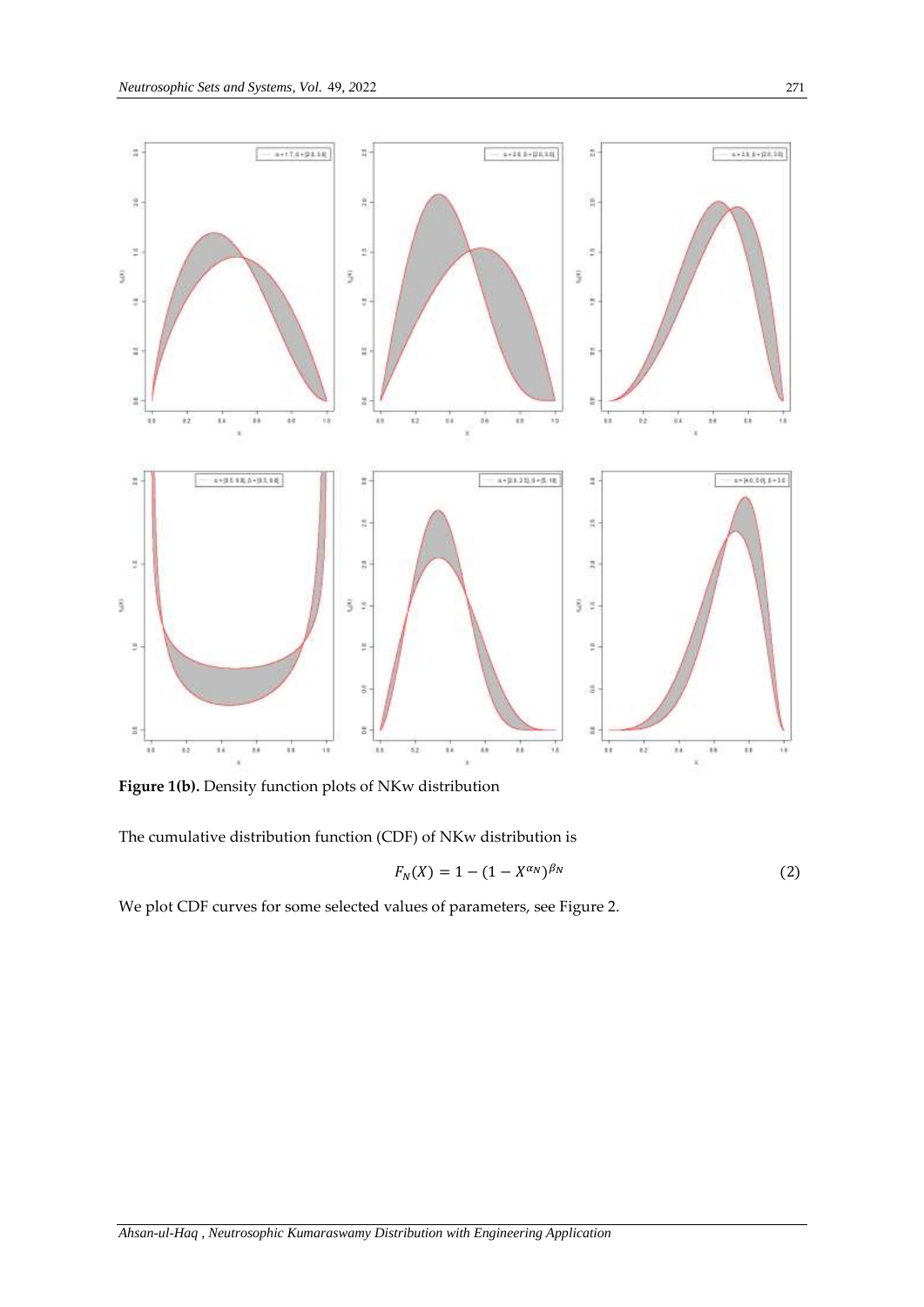

**Figure 2**. The CDF curves of NKw distribution

The survival function and hazard function of NKw distribution expressed as

$$
S_N(X) = (1 - X^{\alpha_N})^{\beta_N} \tag{3}
$$

and

$$
F_N(X) = \frac{\alpha_N \beta_N X^{\alpha_N - 1}}{(1 - X^{\alpha_N})}
$$
\n<sup>(4)</sup>

The HRF curves of the NKw distribution are presented in Figure 3.



**Figure 3.** HRF curves for NKw distribution

From Figure 3, it is interesting to note the NKw distribution has variable shapes. The failure rate of NKw distribution is a bathtub and increasing behavior, which is very important to analyze data sets in various fields.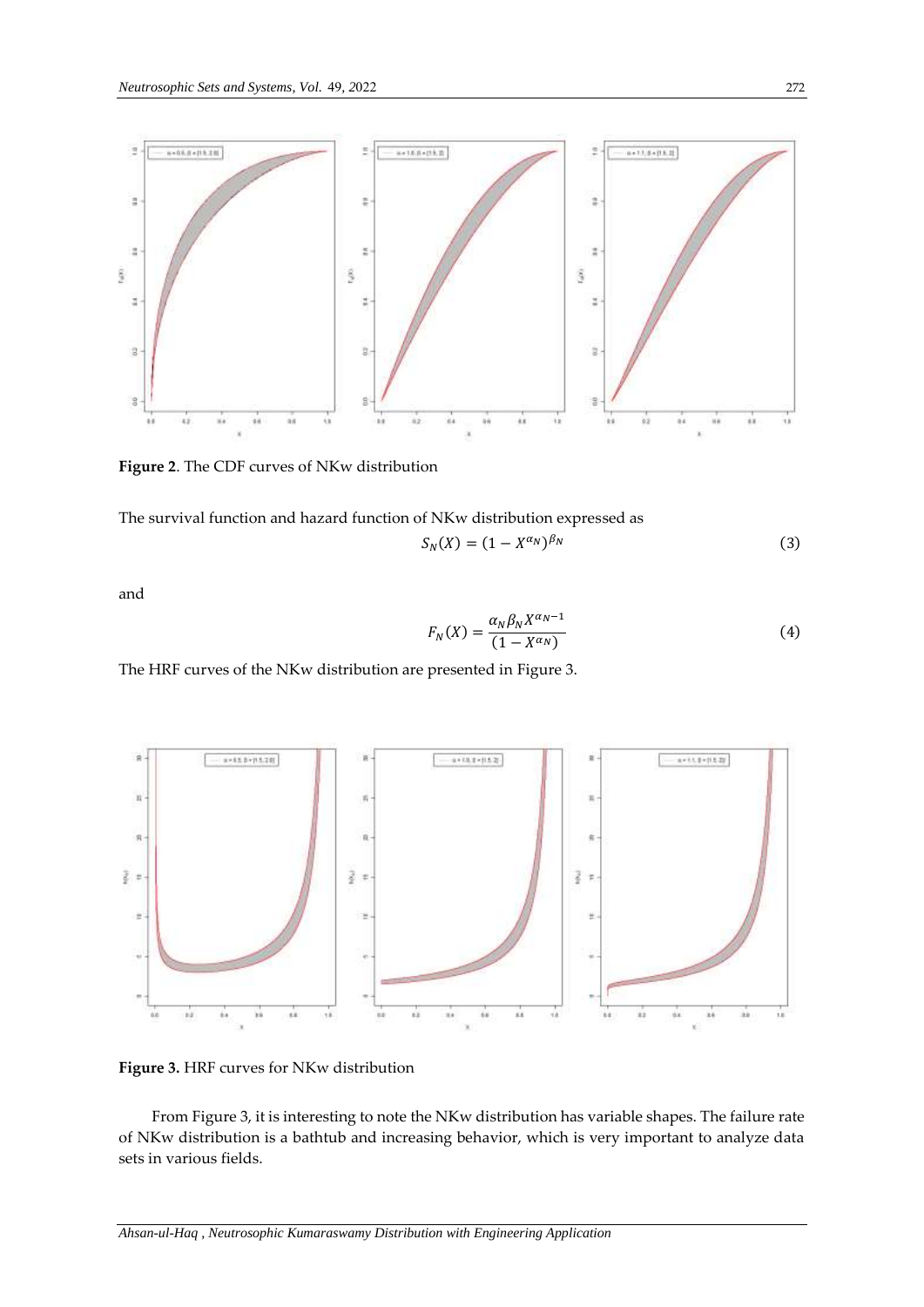## **3. Mathematical Properties**

In this section, we discussed some mathematical properties of the NKw distribution.

*3.1. The rth moments:* 

$$
E_N(X^r) = \beta_N \mathrm{B}\left[1 + \frac{r}{\alpha_N}, \beta_N\right]
$$

*3.2. The mean and variance:*

$$
E_N(X) = \beta_N \mathbf{B} \left[ 1 + \frac{1}{\alpha_N}, \beta_N \right]
$$

and

$$
Var_N(X) = \beta_N \mathbf{B} \left[ 1 + \frac{2}{\alpha_N}, \beta_N \right] - \left\{ \beta_N \mathbf{B} \left[ 1 + \frac{1}{\alpha_N}, \beta_N \right] \right\}^2
$$

*3.3. Median:* 

$$
Q_{0.25} = \left(1 - \frac{1}{\beta_N \sqrt{2}}\right)^{\frac{1}{\alpha_N}}
$$

*3.4. Shannon entropy of NKw distribution is* 

$$
H_N(X) = \int_0^1 f_N(X) \log(f_N(X)) dx
$$

$$
H_N(X) = \int_0^1 \{ \alpha_N \beta_N X^{\alpha_N - 1} (1 - X^{\alpha_N})^{\beta_N - 1} \} \log \{ \alpha_N \beta_N X^{\alpha_N - 1} (1 - X^{\alpha_N})^{\beta_N - 1} \} dx
$$

$$
H_N(X) = \left( 1 - \frac{1}{\alpha_N} \right) + \left( 1 + \frac{1}{\beta_N} \right) H_{\beta_N} - \log(\alpha_N \beta_N)
$$

where H<sup>i</sup> is the harmonic number.

## 4. **Maximum Likelihood Estimation**

The model parameters are estimated using the famous maximum likelihood approach. Let  $X_{N1}, X_{N2}, \ldots, X_{Nn}$  be a random sample of NKw distribution. The log-likelihood function can be written as

$$
l(\alpha_N, \beta_N) = n_N \log(\alpha_N \beta_N) + (\alpha_N - 1) \sum_{i=1}^{n_N} \log(X_{Ni}) + (\beta_N - 1) \sum_{i=1}^{n_N} \log(1 - X_{Ni}^{\alpha_N}) \tag{5}
$$

The MLEs,  $\hat{\alpha}_N \in [\hat{\alpha}_L, \hat{\alpha}_U]$  and  $\hat{\beta}_N \in [\hat{\beta}_L, \beta_U]$ , can be obtained by maximizing the above loglikelihood function equation.

$$
\frac{\partial l(\alpha_N, \beta_N)}{\partial l(\alpha_N)} = \frac{n_N}{\alpha_N} + \sum_{i=1}^{n_N} \log(X_{Ni}) - (\beta_N - 1) \sum_{i=1}^{n_N} \frac{X_{Ni}^{\alpha_N} \log(X_{Ni})}{(1 - X_{Ni}^{\alpha_N})} \tag{6}
$$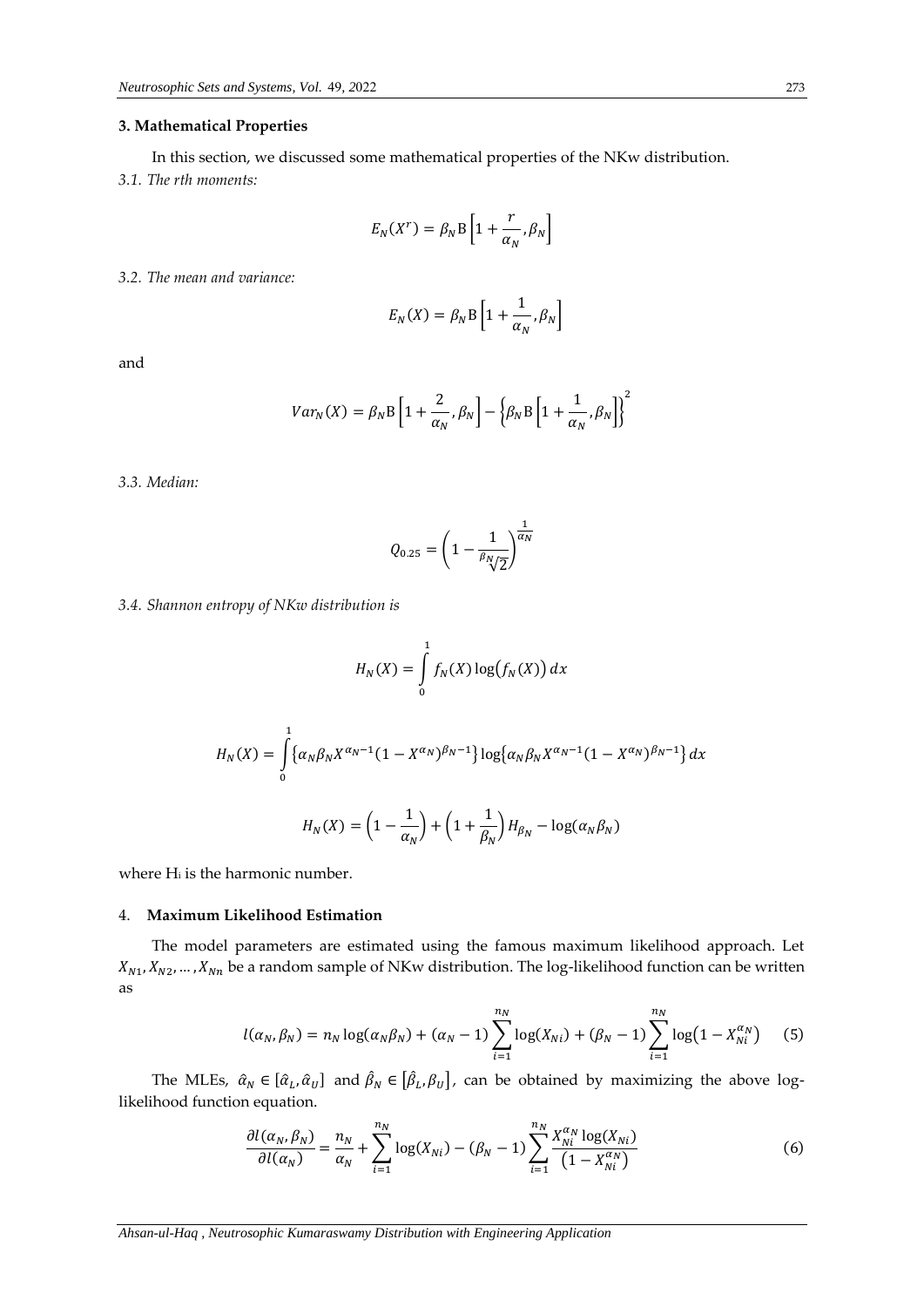$$
\frac{\partial l(\alpha_N, \beta_N)}{\partial l(\beta_N)} = \frac{n_N}{\beta_N} + \sum_{i=1}^{n_N} \log(1 - X_{Ni}^{\alpha_N})
$$
\n(7)

The maximum likelihood estimates can be obtained using the above equations.

## **5. Simulation Study**

In this section, we carry out a simulation study to check the behavior of proposed estimators for NKw distribution. We generate 10,000 samples of sizes,  $n = 30, 50, 100, 200$ , and 250 from NKw distribution with different combinations of parameters. The sample we generated from a random number generator. The average bias and Mean Square Error (MSEs) are used to check the properties of the best estimator. The results of the simulation study are listed in Tables 1-2.

| n   | AE <sub>S</sub>  |                  | Avg. Biases          |                  | <b>MSEs</b>          |                  |
|-----|------------------|------------------|----------------------|------------------|----------------------|------------------|
|     | $\hat{\alpha}_N$ | $\beta_N$        | $\widehat{\alpha}_N$ | $\beta_N$        | $\widehat{\alpha}_N$ | $\beta_N$        |
| 30  | 0.5334           | [1.6469, 2.2859] | 0.0334               | [0.1469, 0.2859] | 0.0141               | [0.2436, 0.6027] |
| 50  | 0.5180           | [1.6045, 2.1481] | 0.0180               | [0.1045, 0.1481] | 0.0071               | [0.1293, 0.2584] |
| 100 | 0.5102           | [1.5492, 2.0636] | 0.0102               | [0.0492, 0.0636] | 0.0036               | [0.0524, 0.1129] |
| 200 | 0.5059           | [1.5173, 2.0368] | 0.0059               | [0.0173, 0.0368] | 0.0017               | [0.0236, 0.0483] |
| 250 | 0.5033           | [1.5256, 2.0378] | 0.0033               | [0.0256, 0.0378] | 0.0013               | [0.0214, 0.0403] |

Table 1. Parameter Estimates for  $\alpha_N = 0.5$ ,  $\beta_N = [1.5, 2.0]$ .

Table 2. Parameter Estimates for  $\alpha_N = [1.5, 2.0]$ ,  $\beta_N = 0.5$ 

| n   | AEs              |                | Avg. Biases          |           | <b>MSEs</b>      |           |
|-----|------------------|----------------|----------------------|-----------|------------------|-----------|
|     | $\hat{\alpha}_N$ | $\ddot\beta_N$ | $\widehat{\alpha}_N$ | $\beta_N$ | $\hat{\alpha}_N$ | $\beta_N$ |
| 30  | [1.6603, 2.2442] | 0.5346         | [0.1603, 0.2442]     | 0.0346    | [0.2798, 0.5358] | 0.0171    |
| 50  | [1.6107, 2.1833] | 0.5249         | [0.1107, 0.1833]     | 0.0249    | [0.1624, 0.3348] | 0.0091    |
| 100 | [1.5449, 2.0835] | 0.5091         | [0.0449, 0.0835]     | 0.0091    | [0.0647, 0.1206] | 0.0039    |
| 200 | [1.5314, 2.0356] | 0.5062         | [0.0314, 0.0356]     | 0.0062    | [0.0332, 0.0550] | 0.0019    |
| 250 | [1.5209, 2.0233] | 0.5058         | [0.0209, 0.0233]     | 0.0058    | [0.0251, 0.0400] | 0.0015    |

From the above tables, it is seen that the ML estimators are consistent. The average bias and MSE decrease with an increase in sample size.

#### **6. Application**

In this section, a data set is analyzed to demonstrate the applicability and flexibility of the newly neutrosophic probability distribution over well-known existing probability distribution. The considered data set is about the ball-bearing data and from [21]. The selection of the best fit model shall be considered using the following model selection standards, log-likelihood value (Log-Lik.), and Akaike Information Criteria (AIC), and Kolmogorov Smirnov test. The maximum values of log-Likelihood and minimum values of AIC and KS statistic indicate that the model provides the best fit. The ML estimates along with goodness of fit measures are presented in Table 3.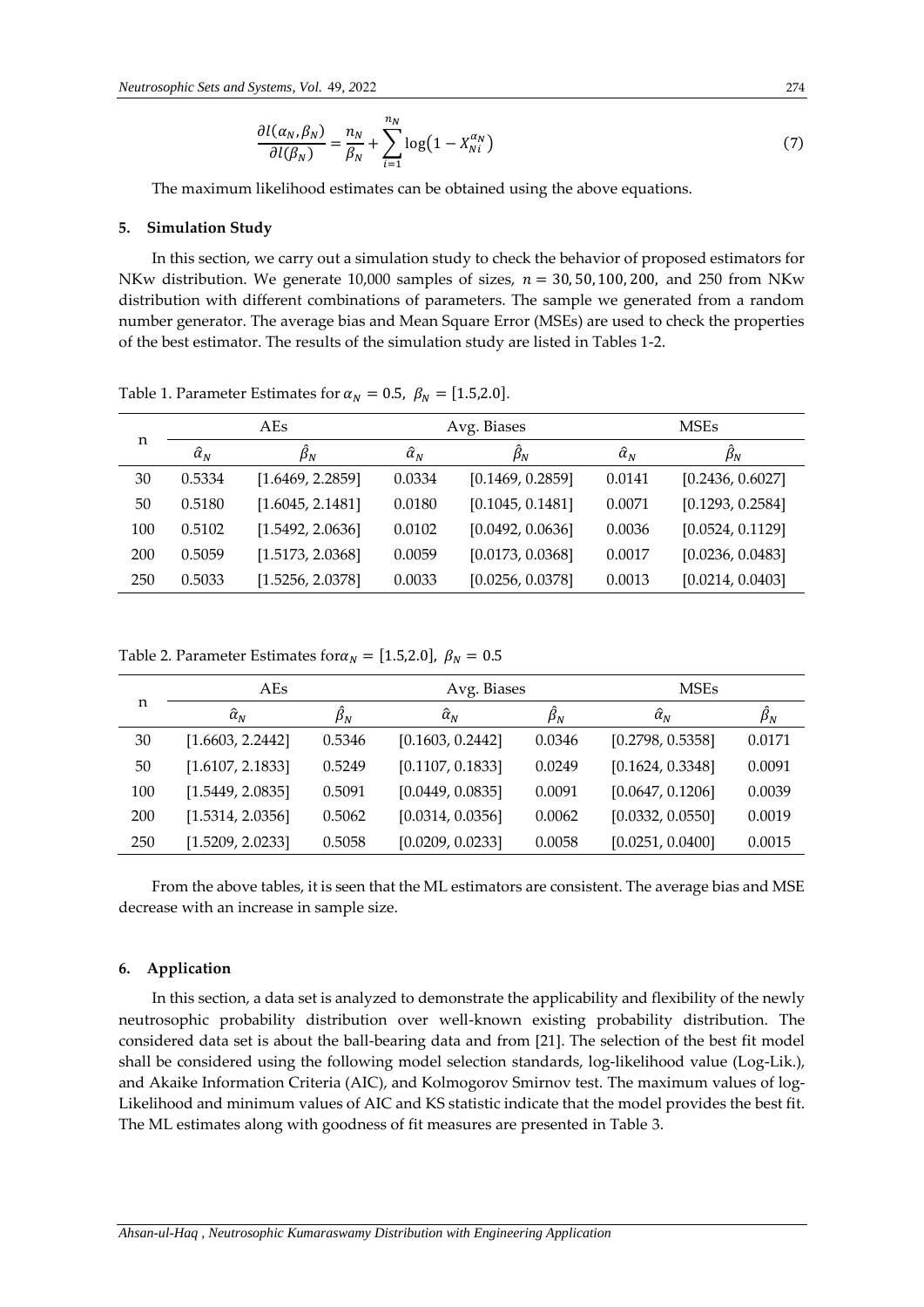| Model      |                | <b>Estimates</b> | LogLik.          | <b>AIC</b>           | KS             |  |
|------------|----------------|------------------|------------------|----------------------|----------------|--|
| <b>NKw</b> |                | [2.0758, 2.2871] |                  |                      |                |  |
|            |                | [207.91, 164.94] | [43.828, 41.623] | $[-83.656, -79.246]$ | [0.600, 0.270] |  |
| <b>NBD</b> | $\hat{\alpha}$ | [3.5523, 11.570] |                  |                      |                |  |
|            |                | [48.377, 103.14] | [42.533, 39.262] | $[-81.066, -74.525]$ | [0.510, 0.192] |  |

Table 3. MLEs and model adequacy measures for ball bearing data.

From the above Table 3, it is tracked down that the new proposed neutrosophic distribution gives more efficient results than the neutrosophic beta distribution.

#### **7. Conclusion**

In this work, a new generalization of classical Kumaraswamy distribution is proposed for interval form of data sets. The proposed distribution is known as Neutrosophic Kumaraswamy distribution. Some mathematical properties of the NKw distribution are derived. The parameters are estimated using the maximum likelihood method. In the end, a real data set have been utilized to demonstrate the usefulness of the proposed distribution over Neutrosophic beta distribution. Numerical findings show that the NKw distribution provides better results than the Neutrosophic beta distribution.

Our future research will use the neutrosophic probability distributions NP of an event E defined as follows:  $NP(E)=($ chance that the event E occurs  $(T)$ , indeterminate-chance that the event E occurs (I), chance that the event E does not occur (F))

where T, I, F in [0, 1] and  $0 \le T+I+F \le 3$ .

Therefore, we'll need to graph three curves for each neutrosophic probability distribution.

#### **References**

- 1. Smarandache, F. Neutrosophy: *Neutrosophic probability, set, and logic: analytic synthesis & synthetic analysis*. **1998**.
- 2. Smarandache, F. *Definitions derived from neutrosophics*. Infinite Study. **2003.**
- 3. Zeina, M. B. & Hatip, A. Neutrosophic Random Variables. *Neutrosophic Sets Syst* **2021***,* 39, 4.
- 4. Smarandache, F. Neutrosophy and neutrosophic logic. in *First International Conference on Neutrosophy, Neutrosophic Logic, Set, Probability, and Statistics University of New Mexico, Gallup, NM* vol. 87301 338–353 (2002).
- 5. Smarandache, F. *A unifying field in logics: neutrosophic logic. Neutrosophy, neutrosophic set, neutrosophic probability: neutrosophic logic. Neutrosophy, neutrosophic set, neutrosophic probability*. (Infinite Study, 2005).
- 6. Salama, A. A. & Smarandache, F. *Neutrosophic crisp set theory*. (Infinite Study, 2015).
- 7. Salama, A. A., Smarandache, F. & Kroumov, V. *Neutrosophic crisp sets & neutrosophic crisp topological spaces*. (Infinite Study, 2014).
- 8. Smarandache, F. *Introduction to Neutrosophic Statistics*. (2014).
- 9. Smarandache, F. *Introduction To Neutrosophic Measure, Neutrosophic Integral, and Neutrosophic Probability*. (1995).
- 10. Alhabib, R. & Salama, A. Using moving averages to pave the neutrosophic time series. *Int. J. Neutrosophic Sci* **3**, (2020).
- 11. Aslam, M. A new sampling plan using neutrosophic process loss consideration. *Symmetry (Basel).* **10**, 132 (2018).
- 12. Aslam, M. Product acceptance determination with measurement error using the neutrosophic statistics. *Adv. Fuzzy Syst.* **2019**, (2019).
- 13. Aslam, M. Attribute control chart using the repetitive sampling under neutrosophic system. *IEEE Access* **7**, 15367–15374 (2019).